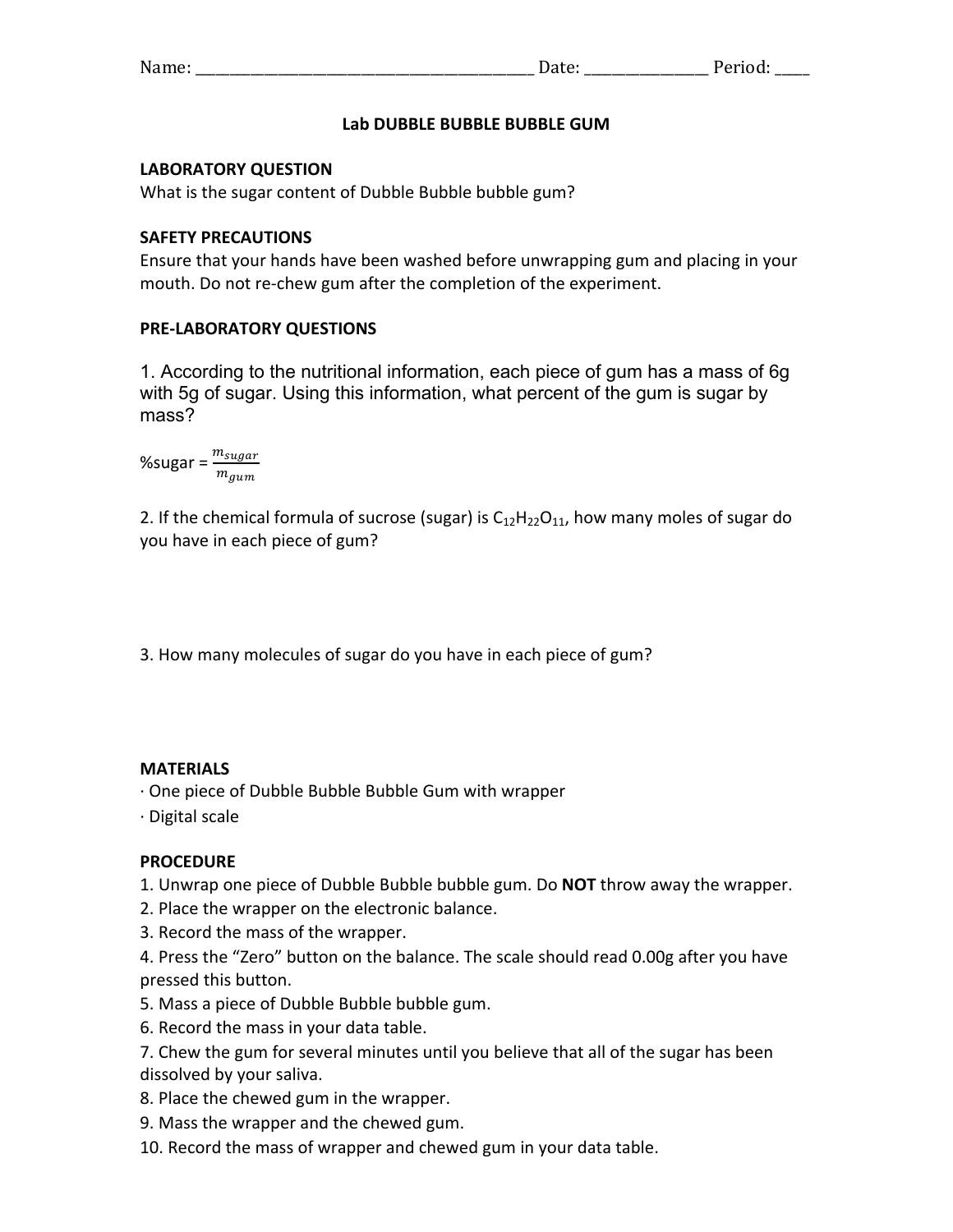| <b>NT</b><br>Name<br>---- | wu.<br>- |
|---------------------------|----------|
|---------------------------|----------|

# **DATA COLLECTION** (Don't forget units.)

#### **Recorded Data**

|                                          | <b>Recorded Data</b> |
|------------------------------------------|----------------------|
| Mass of Gum Wrapper                      |                      |
| Mass of Gum                              |                      |
| Mass of Wrapper and<br><b>Chewed Gum</b> |                      |

# **DATA ANALYSIS**

Show all work. 1. Calculate the mass of the chewed gum.

2. Calculate the mass of sugar in the gum.

3. Calculate the percent sugar in your original sample of Dubble Bubble bubble gum. (Refer to pre-laboratory questions for the formula.)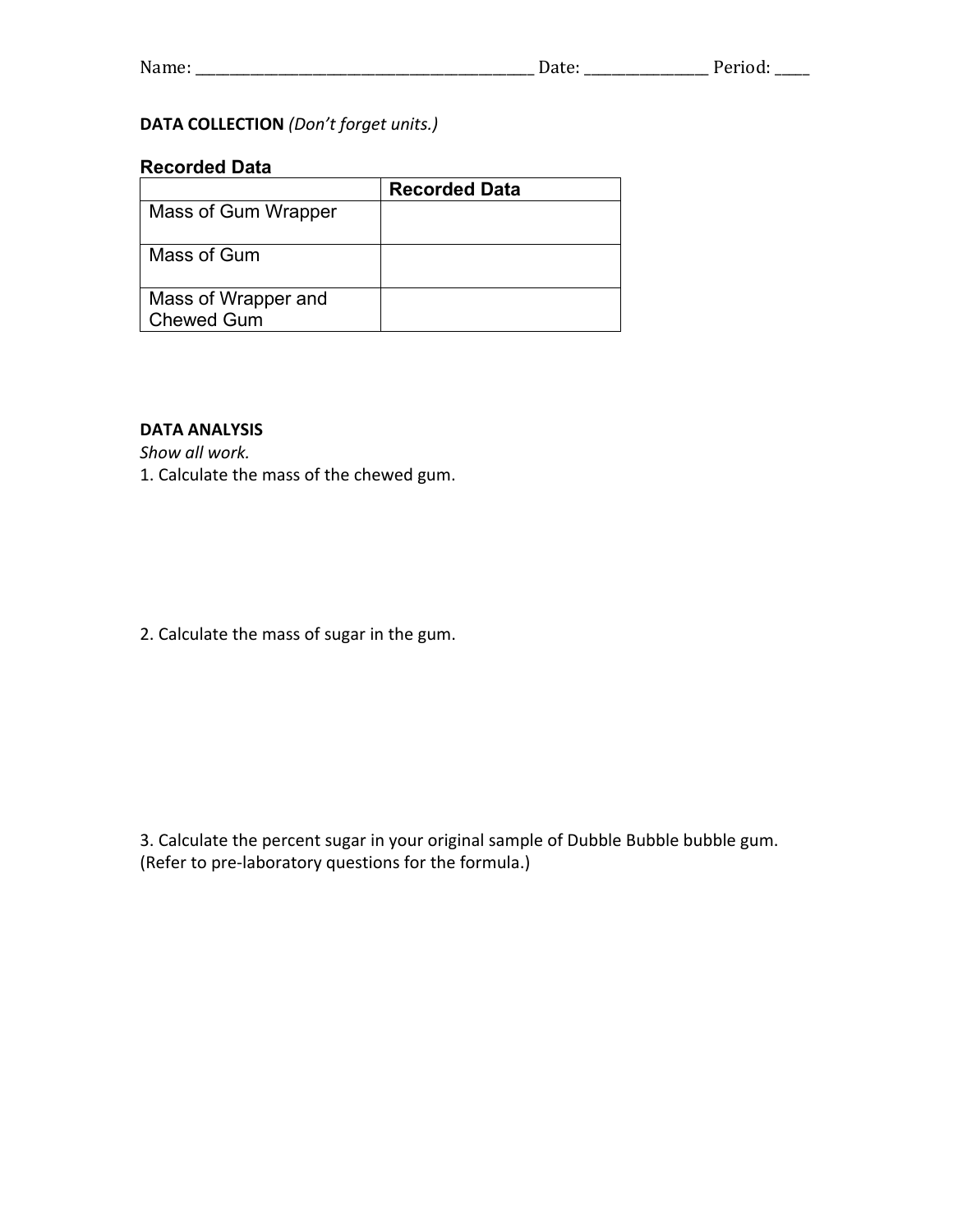| Name: |  | - - -<br>. .vu. |
|-------|--|-----------------|
|-------|--|-----------------|

### **POST-LABORATORY QUESTIONS**

1. Scientific experiments are not always accurate and poor technique can often lead to bad results. What are some things that you could have done different in this lab to improve your results?

2. How did your results compare to your neighbors? Was there a difference?

3. If your results were different from your neighbors, why do you think this is?

4. How might your results be different if you did not press the "zero" (or tare) button on the scale?